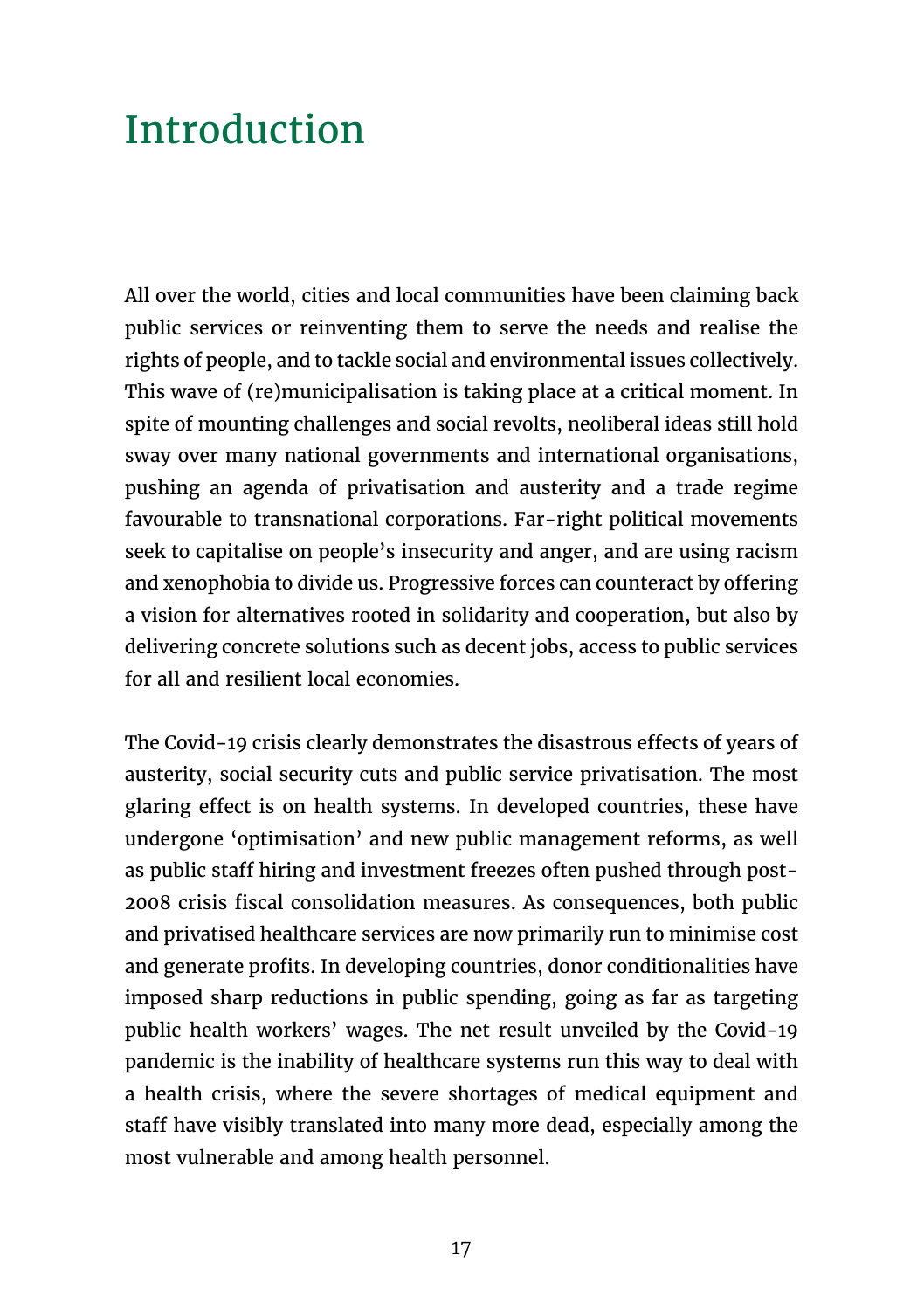The same holds for the rest of public services, which have been weakened by decades of cuts, chronic underinvestment and privatisation. The global pandemic exposes that market dynamics should not apply to social priorities and public services. Water and sanitation workers are essential to sanitise, providing the first line of defence to break the contamination chain. Energy staff ensures that hospitals can operate life-saving devices, while people can cook, heat homes, work remotely and keep in touch with their loved ones during lockdown. Waste services safely collect and dispose of contaminated medical and household refuse, while disinfecting public space even as employees risk their own health and safety. And the list goes on. These vital public services should be run with the primary objective of delivering universal access and keeping everyone alive and safe.

As the world prepares for a post-Covid-19 order, there is more than ever an opportunity to reclaim a central role for substantial investment and rebuilding in quality public services for all worldwide, and remunicipalisation is a fully legitimate, key option governments have in their policy toolkit to make that happen. Progressive forces and civil society actors must confidently promote this approach as market actors and neoliberal forces will oppose significant resistance as they seek to return to business as usual.

Privatisation of public services now stands more discredited than ever before. Nevertheless, it remains high on the agenda of private corporations and financial markets, as well as that of many national governments and international institutions. Privatisation takes many forms and disguise names, including public-private partnerships (PPPs), private finance initiatives, outsourcing, corporatisation, 'right to choice', forced competition and market liberalisation. While privatisation has been pushed on the basis of its alleged 'efficiency' for more than three decades, study after study researchers have revealed how little evidence there is to support this policy option over public ownership. What they

18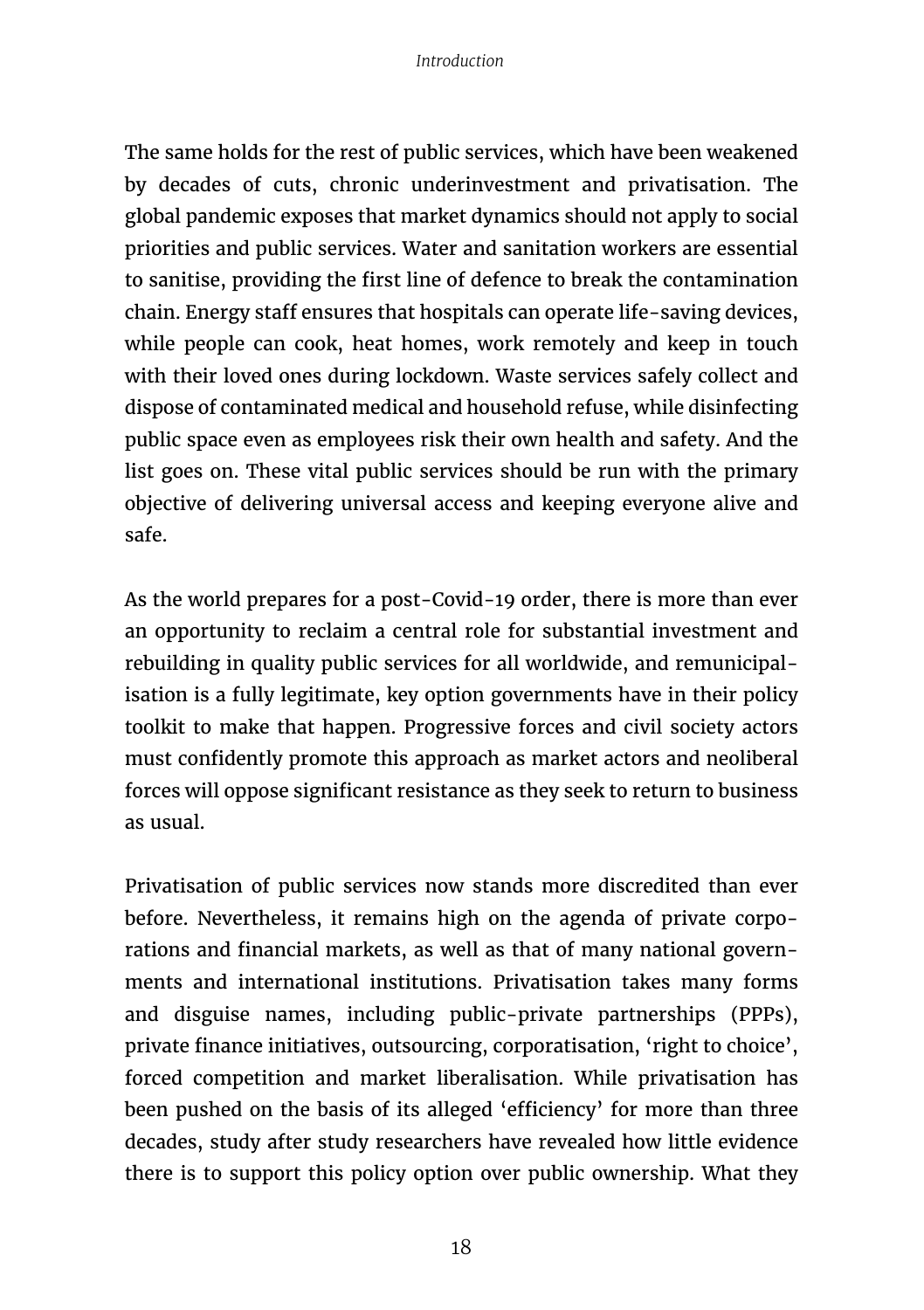# Fighting privatisation of public services

The neoliberal current is powerful ...



have found, instead, are increasing costs and declining quality for service users, worsening conditions for workers and virtually non-existent accountability, transparency and democratic control. The chapters in this book bring more evidence of all these failings while also offering insight into public alternatives under development on the ground. Given the powerful forces lined up against public management of services, it is all the more remarkable that so many services and facilities are being de-privatised, that is, returned to public ownership and control. This global trend shows that people embrace the value of public services, and highlights the determination of communities, workers and elected officials to defend the commons.

(Re)municipalisation understood as the creation of a new public service – municipalisation – or reversals from a period of private management – remunicipalisation – is a sound response to the experience of failed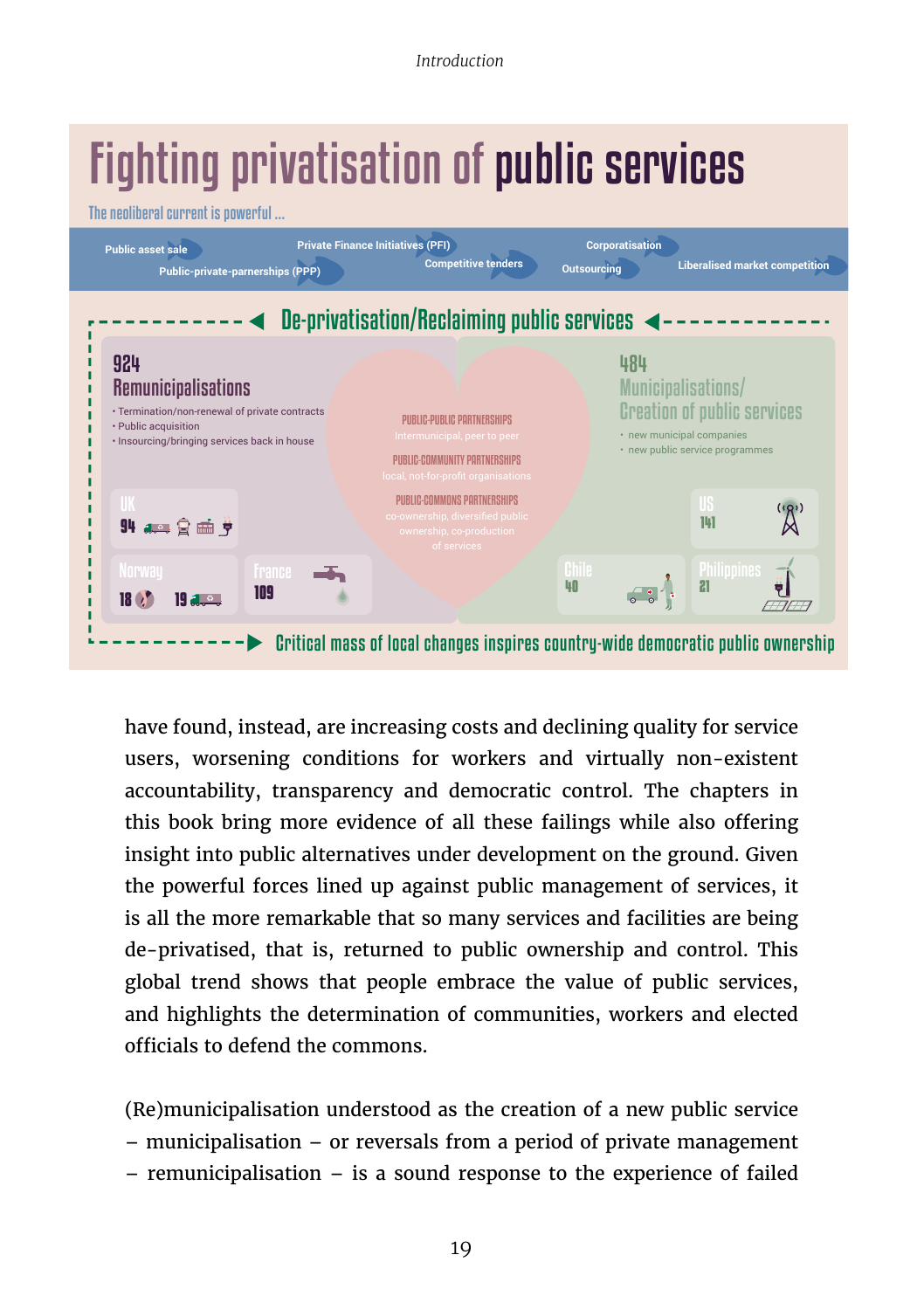privatisations from a political and financial standpoint, but also from an environmental and human rights perspective. Worse than not delivering on promises of economic efficiency for local authorities and citizens, this neoliberal policy has utterly failed to deliver on its promises of universal access to basic services and of environmental sustainability.

These failures of privatisation contrast with the achievements of (re) municipalisation – or de-privatisation. Around the world, citizens and their elected representatives are building better performing, more democratic and inclusive public services at the local level. The stories behind these efforts and the results are diverse, but they illustrate a common purpose. In a context of climate emergency, mounting inequalities and growing democratic unrest, (re)municipalised services are showing how they can help preserve the social fabric of democracy. The Covid-19 pandemic provides yet one more example of how public services and the people who operate them are truly at the heart of a healthy and resilient society and that these services need public control and sufficient funding to be most effective. Universal public services have proven to be one of the foundations of democratic societies, past and present. They remain one of our few alternatives to a dystopian future (already a reality in many countries) in which good quality services, heavy on technology, would be reserved for the wealthy few, and in which access would not be considered a universal human right anymore. Fortunately, as this book shows, another world is possible; what is more, it is actually taking shape in front of our eyes.

### Collaboration on a colossal undertaking

This book is the result of the collaboration of civil society organisations, trade unions, academics, local authorities and public enterprise officials from across the globe. It is the latest stage in a common journey. In 2014, under the title *Here to Stay: Water remunicipalisation as a global trend*, we published a first landmark survey of more than 180 cases of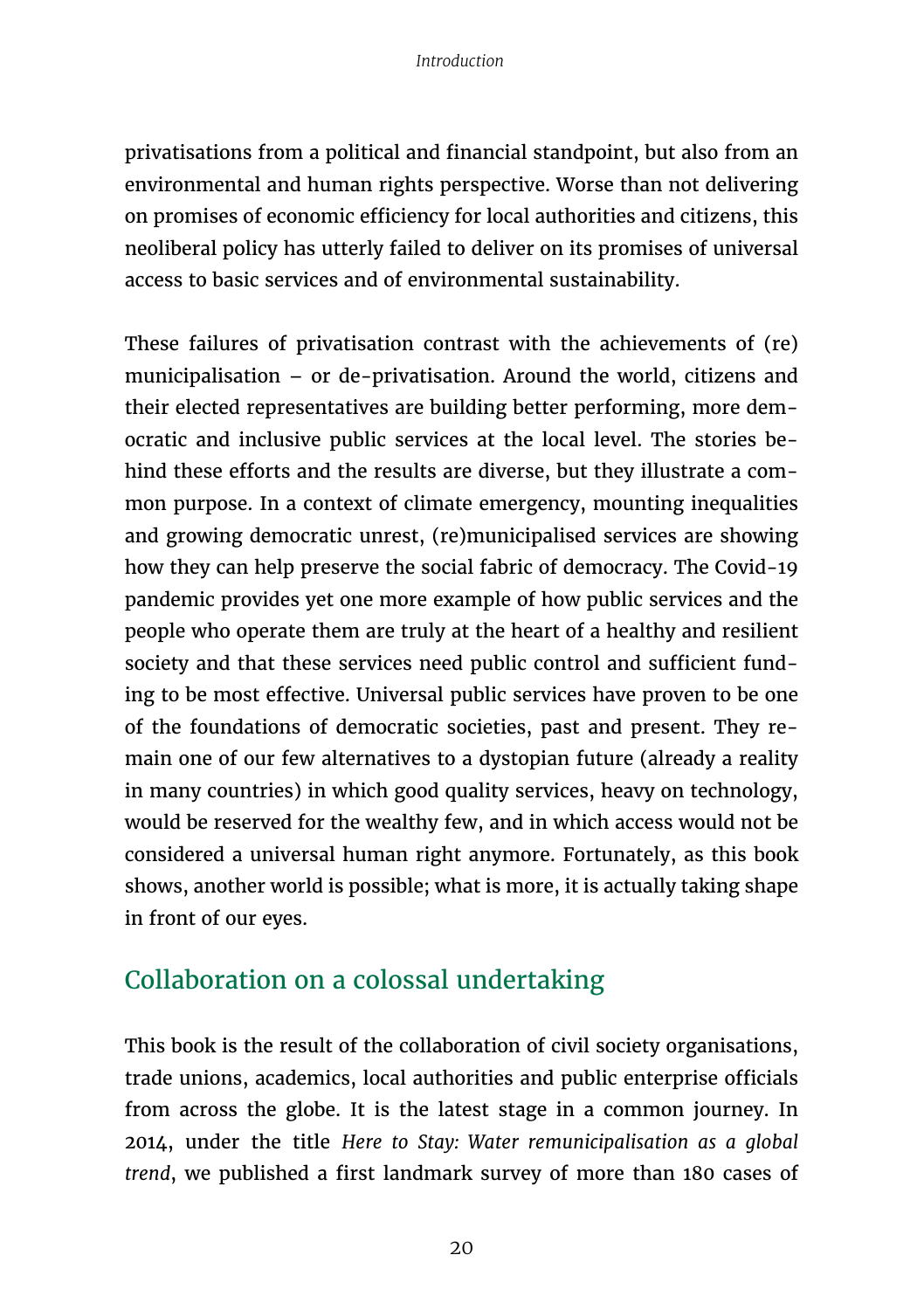remunicipalisation in the water sector worldwide. A few months later, with the publication *Our Public Water Future: The global experience with remunicipalisation*, this updated list totalled 235 cases and delved into the concrete challenges of making water remunicipalisation work. At the same time, more and more reports kept coming in of remunicipalisation and similar developments happening in other sectors, starting with the impressive creation of local, renewables-based public energy operators in Germany. Undeterred by the immensity of the task, we decided to extend our scope to (re)municipalisation in multiple sectors with our 2017 publication *Reclaiming Public Services: How cities and citizens are turning back privatisation.* We were rewarded with 835 cases from virtually all sectors of public service and from every continent. Still it was obviously only the tip of the iceberg.

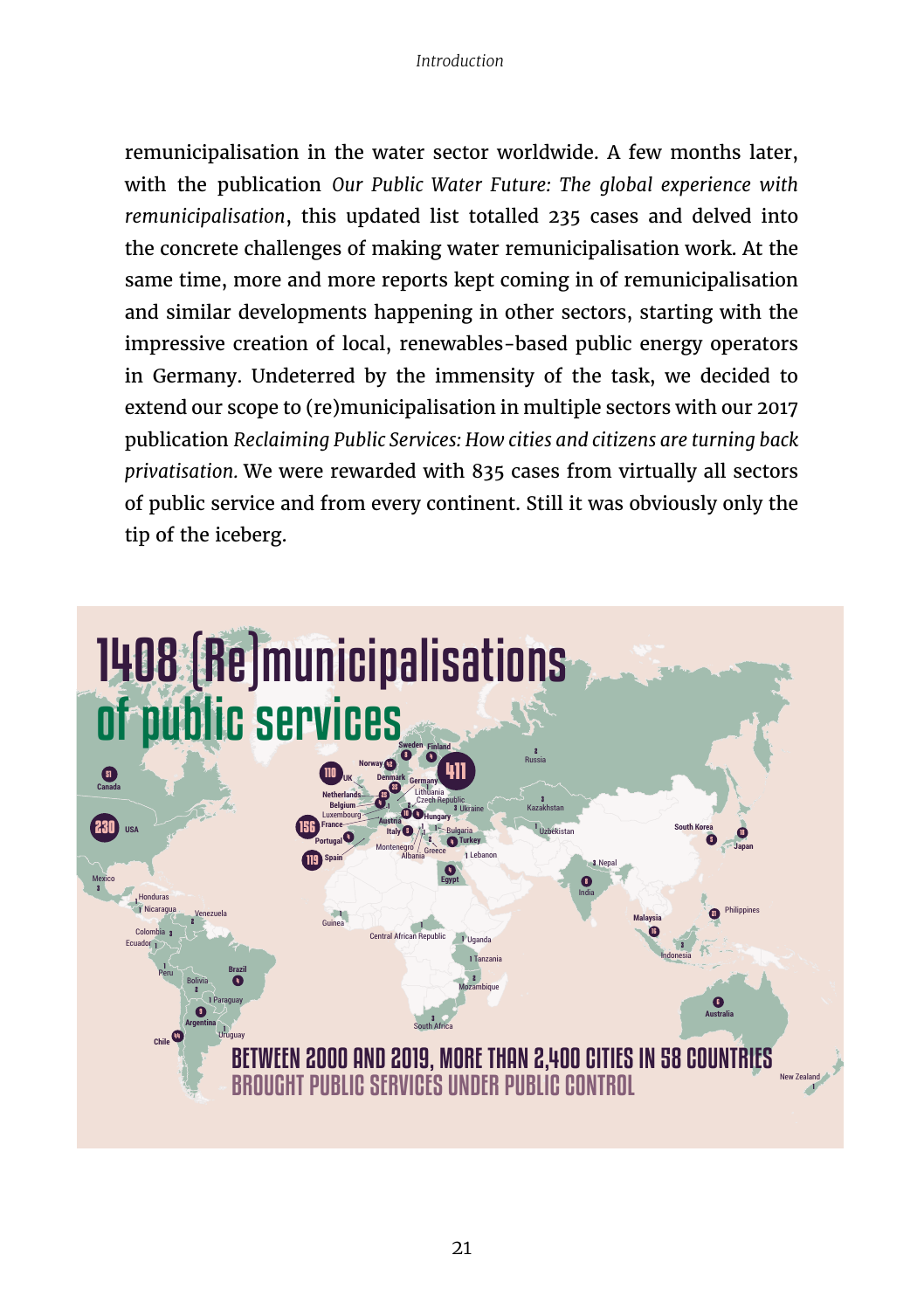By the end of 2019, we identified a global list of 1,408 cases when considering both remunicipalisation (924 cases of services returning to public hands) and municipalisation (484 cases of newly public services), involving more than 2,400 municipalities in 58 countries. We are still very far from uncovering every single case of cities or local authorities reclaiming public services, but this book continues to deepen our understanding of (re)municipalisation efforts in all their diversity, taking us to new countries and opening up new sectors. Research shows that (re)municipalisation is still going strong in sectors such as energy (374 cases) and water (311 cases). Building on findings from previous publications, we were able to gather more information about many cases, especially in terms of concrete, favourable outcomes for communities and the environment.

We also found vibrant (re)municipalisation trends in sectors that we had not anticipated, such as health care and telecommunications. The latter fell completely outside the scope of our previous publications, yet we found regional and municipal governments stepping in to bridge the digital divide by offering affordable high-speed Internet service, ensuring accessibility and revitalising local economies in small towns and rural areas where private telecom companies are reluctant to invest because it is not profitable. This serves to show that even an economic sector usually seen as the exclusive domain of corporate giants can be municipalised for the purpose of delivering a universal public service.

## New evidence of the positive impacts of (re)municipalisation

The global survey of (re)municipalisation $^1$  conducted for this book counted 1,408 cases by the end of October 2019. While capacity and language limitations did not allow for analysing the impacts for 47 per cent of these cases, researchers could identify 12 categories of positive impacts for the other 53 per cent. This means that we can confidently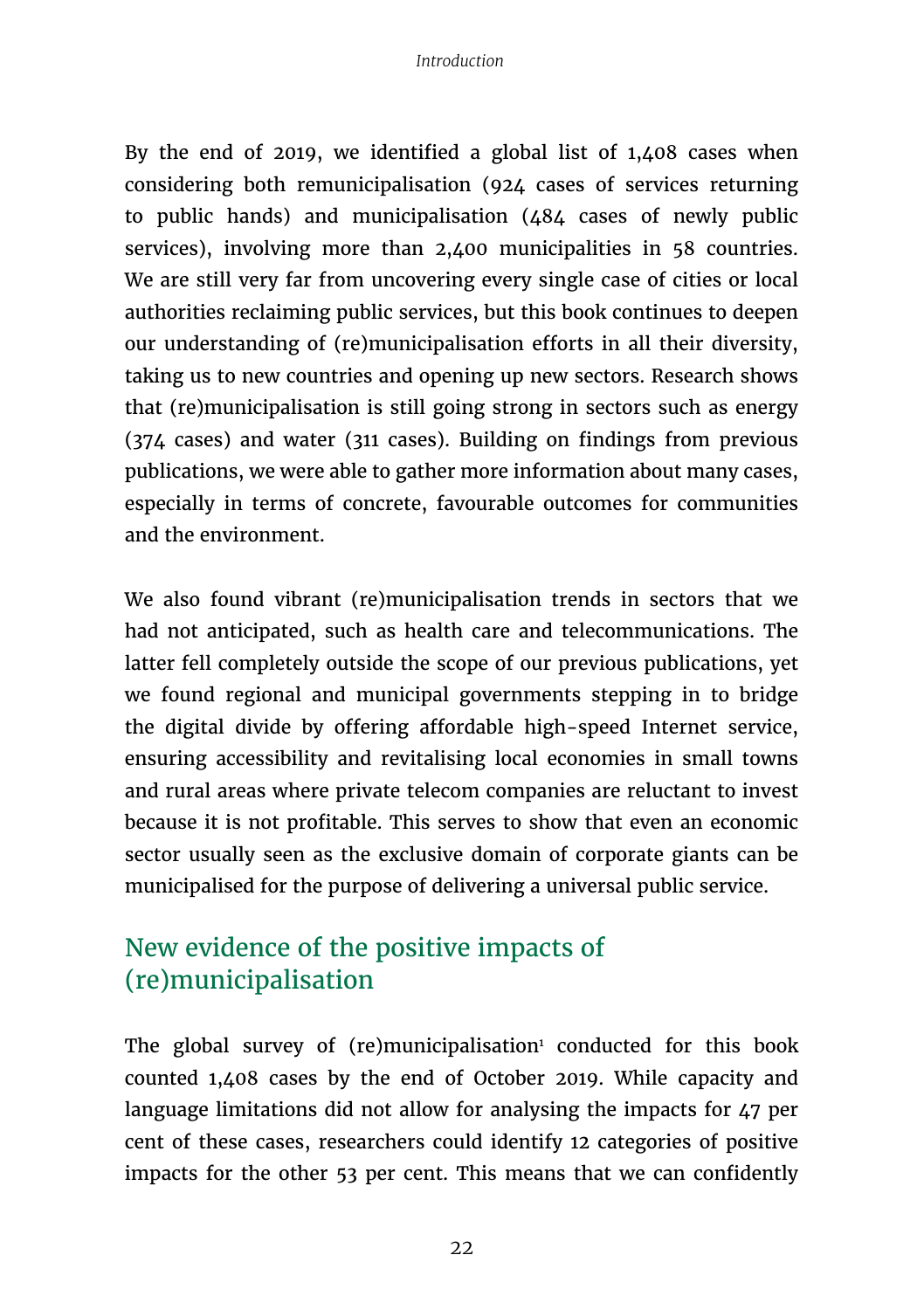

say that at least 744 (re)municipalisations are expected to or did result in one or more positive impacts. Yet due to this research gap, the numbers introduced below are rather conservative. Indicators on costs and working conditions are mainly compared with performance under previous private management, but not exclusively. More details on methodology are presented in Appendix 1.

The most direct and obvious impacts of public service (re)municipalisation are related to operating costs and infrastructure financing. In 245 cases identified, local authorities intended or had already managed to save costs by bringing a service back in house. At times, the aim or result was lower user fees (188 cases). In at least 264 cases, public investment by either new public companies or local authorities was expected to increase or had already risen after de-privatisation to improve services and protect the environment. In other words, public management of services yields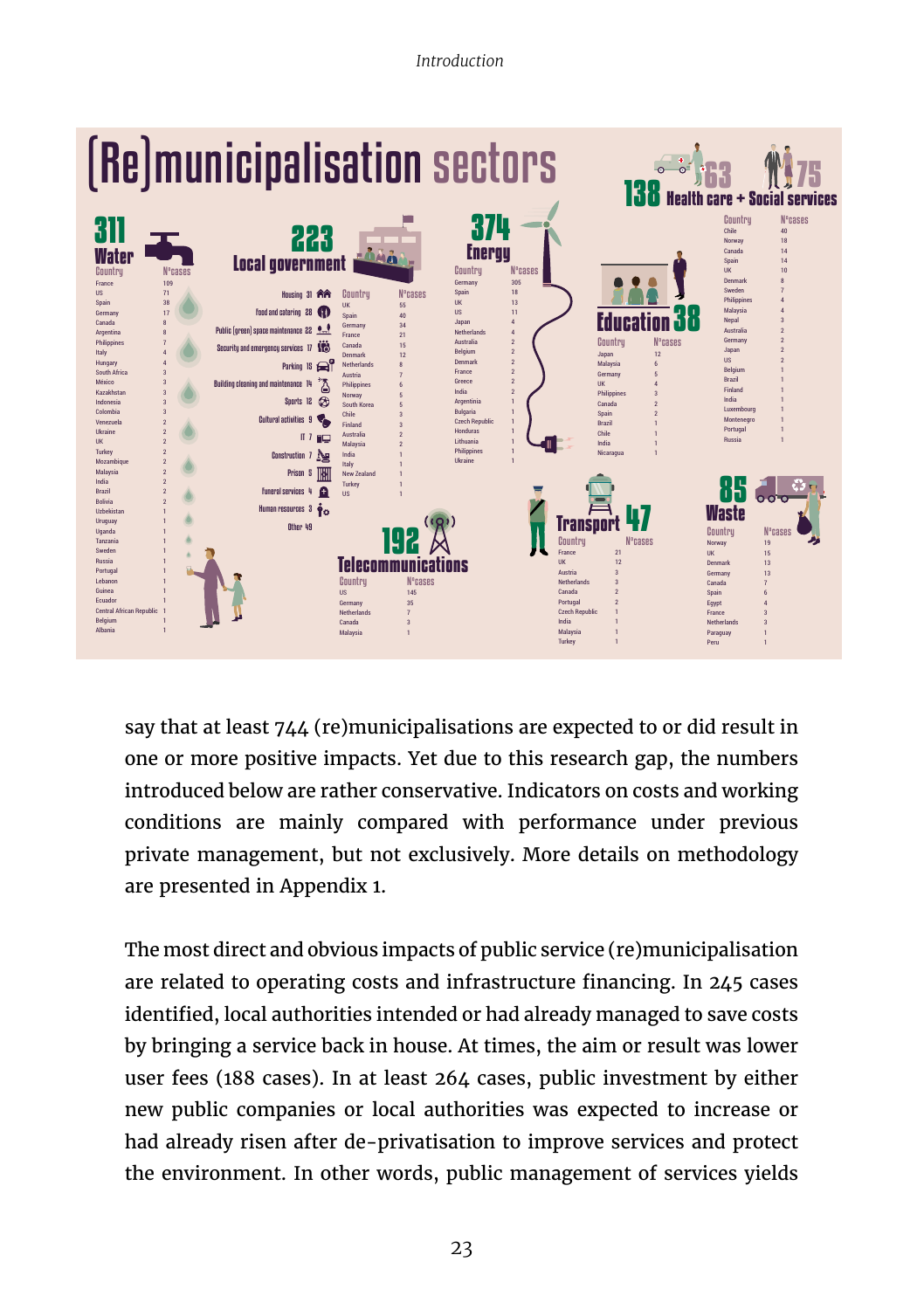better value for money. Pioneering cities and public companies have demonstrated the strength of the public sector in this area; they are able to make long-term investments to protect the environment.



Workers providing public services are key as their conditions inevitably reflect onto their ability to deliver quality services. Overall, employment conditions were maintained after (re)municipalisation and even markedly improved in 158 cases. Workers achieved more protection and better conditions than in the private sector – especially the most vulnerable. The involvement of trade unions was critical on that front. A significant number of de-privatisations have had a positive impact on the local economy, from creating decent employment to attracting new business and research centres in local communities.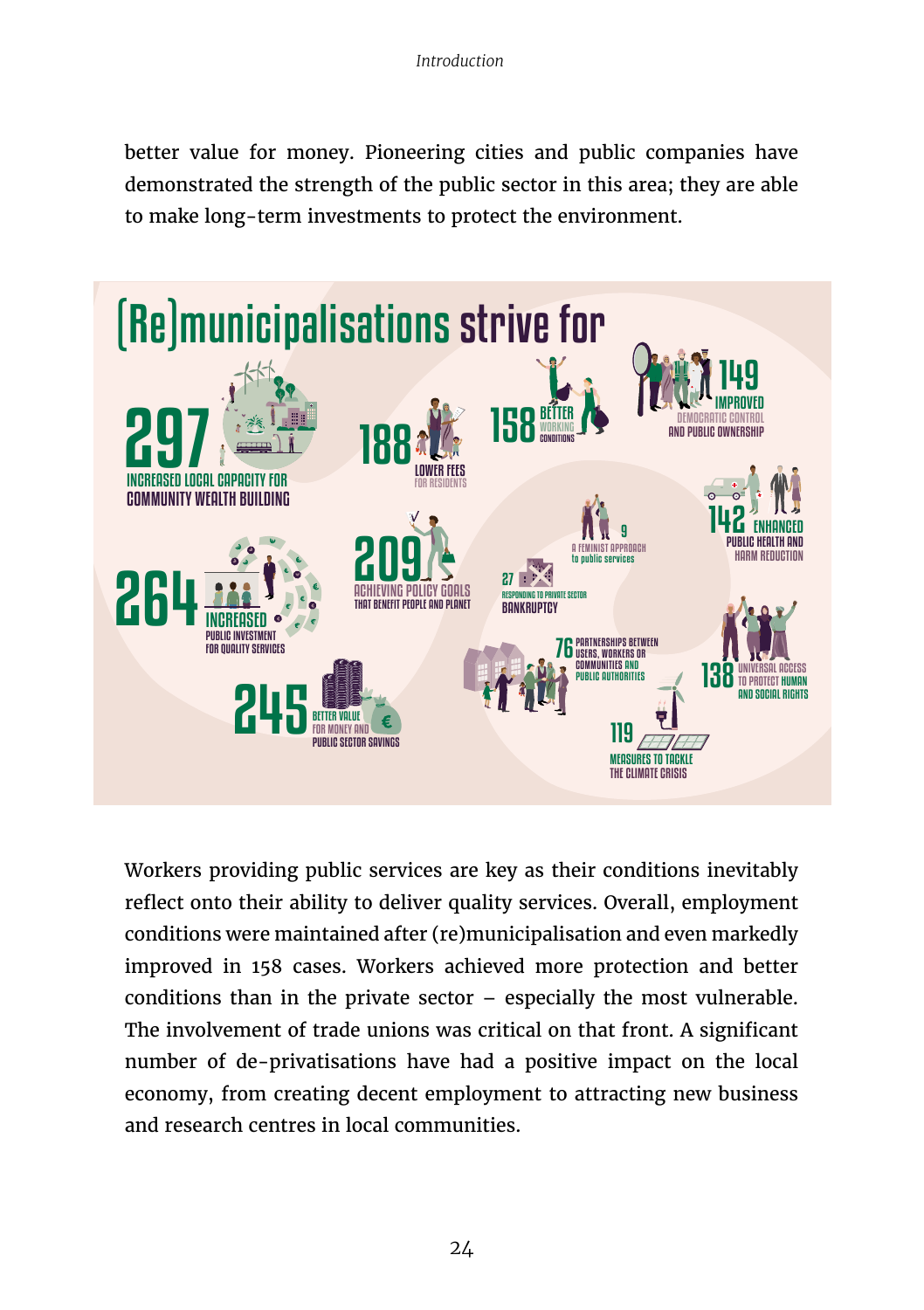Ecological sustainability and social empowerment were enhanced or were expected to be enhanced in 297 cases, both of which play a key role in building community wealth. It is our duty to develop integrated climate and energy policies focused on de-carbonisation – for the sake of future generations – and municipal moves away from privatisation or new municipal services did or were foreseen to contribute to the ecological transition in at least 119 cases. When it comes to protecting the environment, integrated public policy coordination across different departments within local government is key, and (re)municipalisation in the areas of energy, waste, housing, water, food and transport have had or are very likely to have a clear positive impact (209 cases).

Public services should be accessible to everyone, regardless of households' purchasing power. Because water, energy, education, medical and social care are essential for all, universal access and affordability should be the starting point of public services design. Public services have proven to be fundamental social determinants of public health and well-being (142 cases). They also advance equality, as illustrated by (re)municipalisations that have (re-)established public commitments to protect social and human rights in many communities (138 cases).

To varying degrees, the global list of 1,408 cases collected for this book demonstrates how public actors can (re)establish public values and the role of governments to serve the interests of the people and the planet by reclaiming or creating public services. All of the elements referred to above are key ingredients for progressive public ownership in the twenty-first century. The promise of (re)municipalisation lies beyond the traditional concept of 'public' to embrace stronger, and in some cases novel, forms of democratic governance and control. We found clear evidence of the introduction or improvement of democratic mechanisms in at least 149 cases, ranging from increased accountability, transparency and information disclosure to establishing participatory governance in public corporations.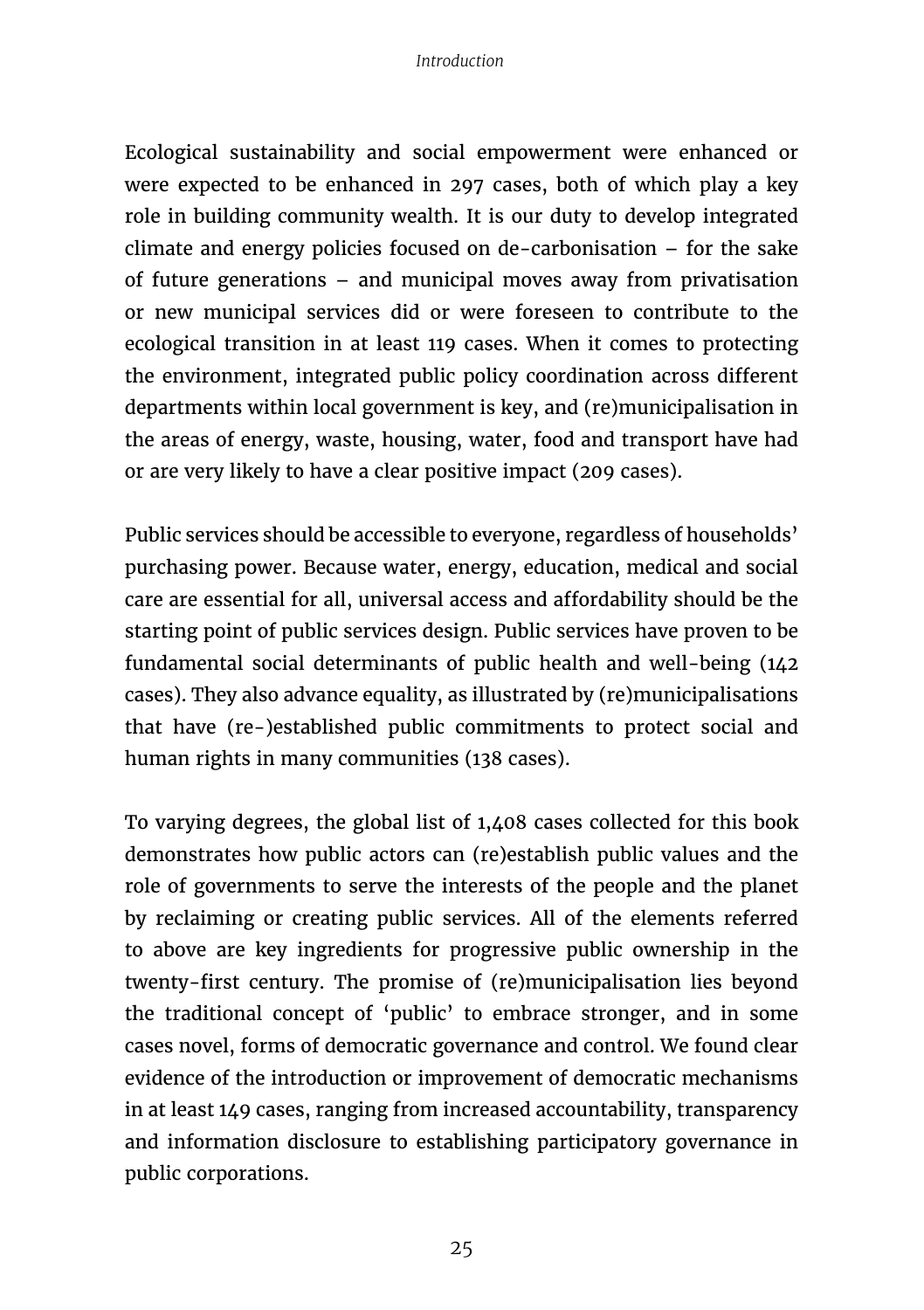# What does (re)municipalisation mean?

From a research standpoint, one of the criticisms of remunicipalisation is that the term lacks conceptual clarity, confusing municipal with other administrative levels, new service delivery with reversals from private management, and encompassing varied governance forms, from mixed ownership systems to full public management. In this book, the authors have deliberately and explicitly only included actions by subnational levels of governments (municipal, inter-municipal, regional and state/ province). This explains why 'renationalisations' are excluded, putting local actions front stage.



'Remunicipalisation' refers to the process of bringing previously private or privatised services under public ownership and control at the local level. 'Municipalisation' refers to the creation of brand new public services. (Re)municipalisation refers to both the creation of new public services and reversals from private management.

While in principle the focus is on the cases of services returning to full public ownership or those built as such, the list presented here also includes a small number of cases of predominantly public-owned (typically more than 50 per cent) services when this mixed model is based on clear public values, public interest objectives and when it includes a form of democratic accountability. Similarly, the development of new coownership models, in which local authorities collaborate with grassroots not-for-profit organisations and share ownership, are also considered.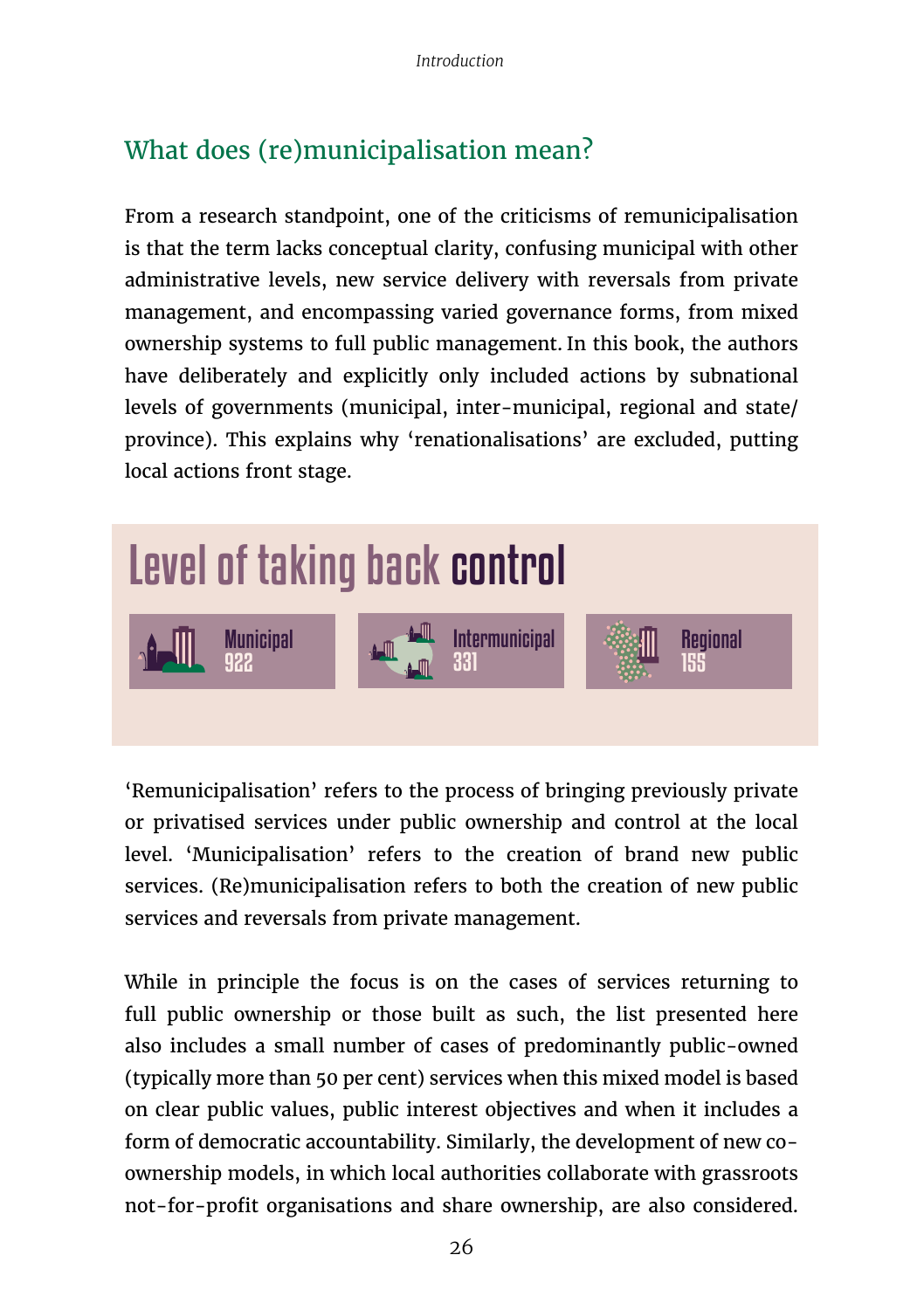# Reclaiming and creating public services: (Re)municipalisation



Although these cases are few, they bear a huge democratic potential when it comes to co-managing local resources – and are thus directly connected to the overall purpose of (re)municipalisation. More details on the research methodology used for this book can be found in Appendix 1.

#### How de-privatisation happened decisions to remunicipalise 34 nrivate operator withdrew 33 contracts expired 586 contracts terminated 197 shares sold by private operators <u>ur</u> public acquisition 15 N/A 19 ?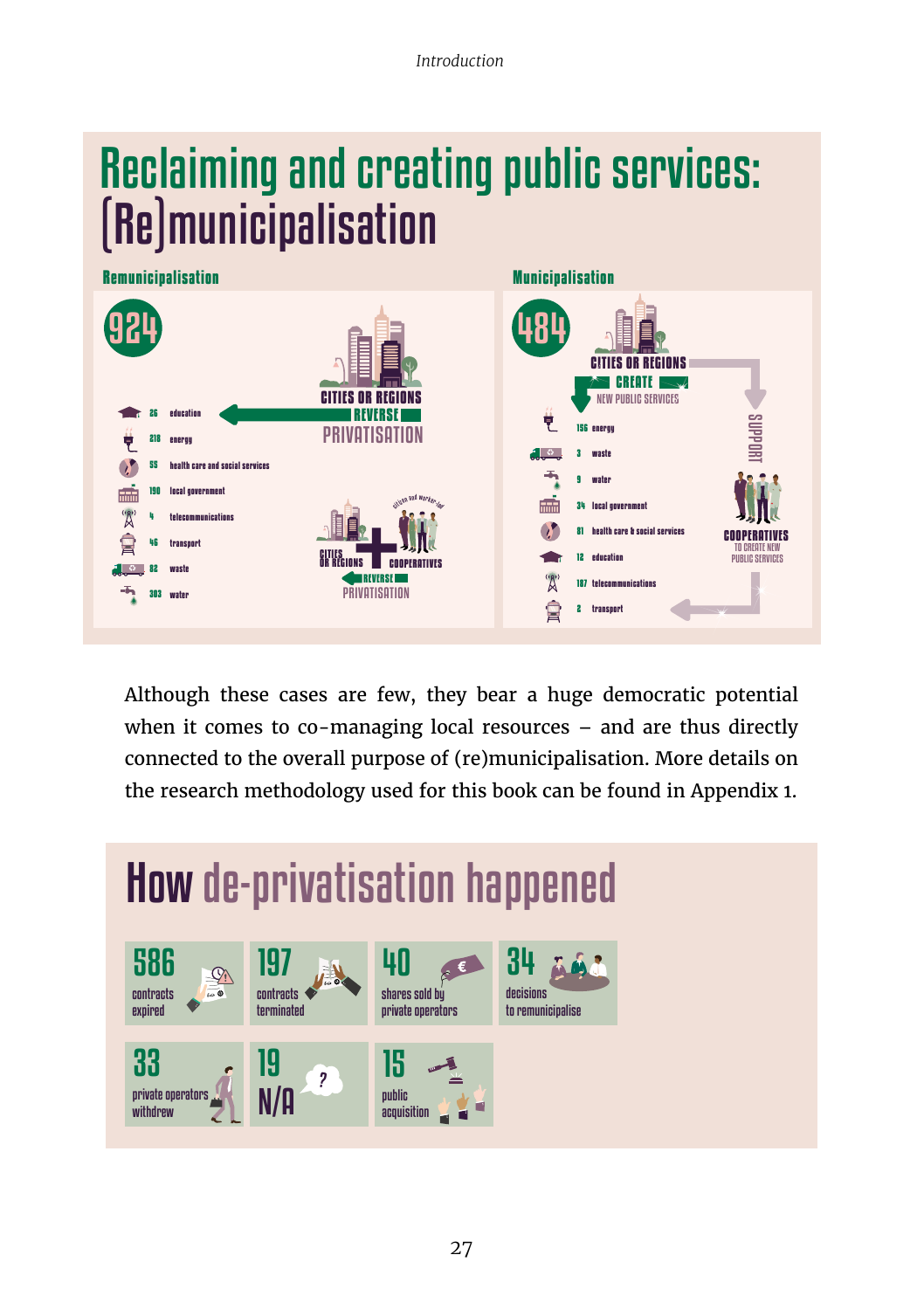While this book showcases numerous examples of (re)municipalisation of public services, new cases of privatisation continue to emerge in parallel. But this book is about more than just comparing numbers. It is about a growing movement. In many ways, privatisation is the easy option for government authorities: it is pushed by powerful players, comes with plenty of international funding, and is enabled by favourable legal conditions. This state of affairs enables politicians who are wary of the electoral cycle to hide the real cost of privatisation by keeping it out of the current public balance sheet and deferring expenditure to a future government.

### Overview of the book

Remunicipalisation is fuelled by the aspiration of communities and local governments to reclaim democratic control over public services and local resources, in order to pursue social and environmental goals and to foster local democracy and participation. It is not solely a change of ownership or a technical matter. It is a political and collective endeavour, which comes to life in diverse socio-economic and political contexts, involving many different actors. From water to health care, from energy to transport, each sector has its specificities. The 15 chapters assembled in this book help understand these dynamics. They were written by researchers, activists, trade union leaders and professionals who have long worked on de-privatisation of public services in their respective countries and sectors.

Part 1 offers in-depth and contemporary stories from (re)municipalisation hot spots around the planet, illustrating the breadth of the movement. It tells of more than 20 new cases of remunicipalisation in the water, waste, transport, telecommunication and health care sectors in Canada since 2017; of how, in Denmark, 54 privately run elder care centres went bankrupt since 2013 and many local governments reassessed the marketdriven, competitive tender policies on 'free choice'; or of how, in 2017,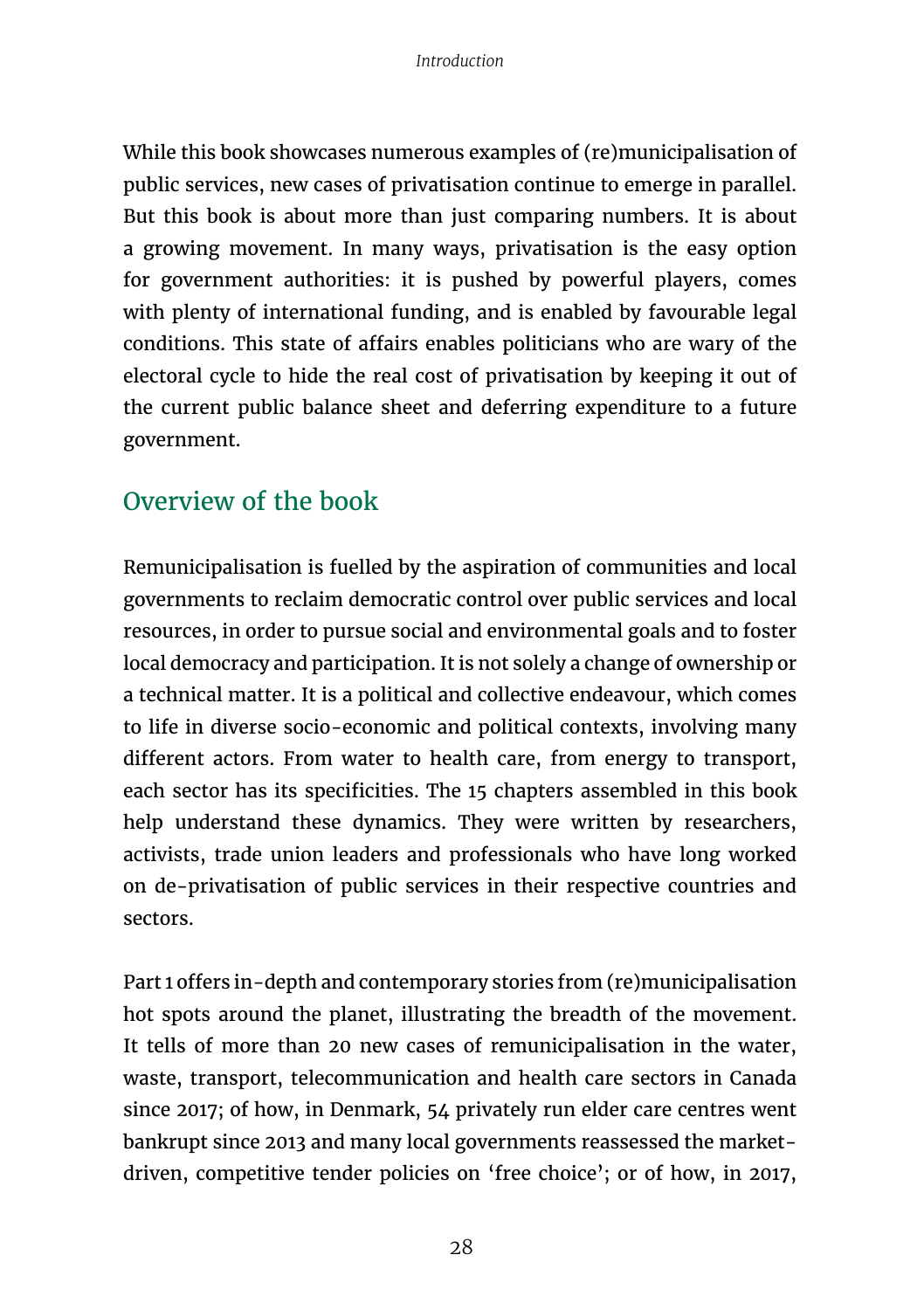more than 100 municipalities took public control over refuse collection after RenoNorden's bankruptcy in Norway.2

This first section of the book also recounts the successes of the flagship Paris water remunicipalisation, 10 years on. At the same time, it veers into new territories, such as the waste sector in Africa, where private management has a record of neglecting poor neighbourhoods and rural areas and disregarding the basic rights of informal waste-pickers. Experiences from Egypt to Zanzibar demonstrate the potential of public service to address these issues while achieving 'zero waste' objectives. Another chapter looks at (re)municipalisation in the UK, offering an overview of recent de-privatisations in many sectors, from the local to the national level, in a country that has long been a pioneer of privatisation and PPPs. The author explains how this has fed into the policy commitment of the UK Labour Party since 2016 to bring energy, water, mail and rail back into public control. Despite the defeat of the Labour Party in the general election of December 2019, and in the wake of the Covid-19 outbreak, one Conservative Party minister admitted that their government will end up implementing most of their rival's programme to prevent an economic crash from happening.3

What remunicipalisation and municipalisation have in common is their contribution to a renewal of public values and commitments, and their putting users, workers, communities and sustainability front and centre. In that regard, some of the chapters offer precious insights into the adventure of establishing new public services. For example, the commune of Recoleta in Chile created a municipal university providing free high education and the country's first popular pharmacy to offer affordable medicines, with a subsidised price representing savings of up to 70 per cent. In a similar show of deeply held public ethos, regional and municipal governments in Malaysia and the Philippines initiated integrated social protection programmes to ensure low-income families have access to education (from day care to university) and basic health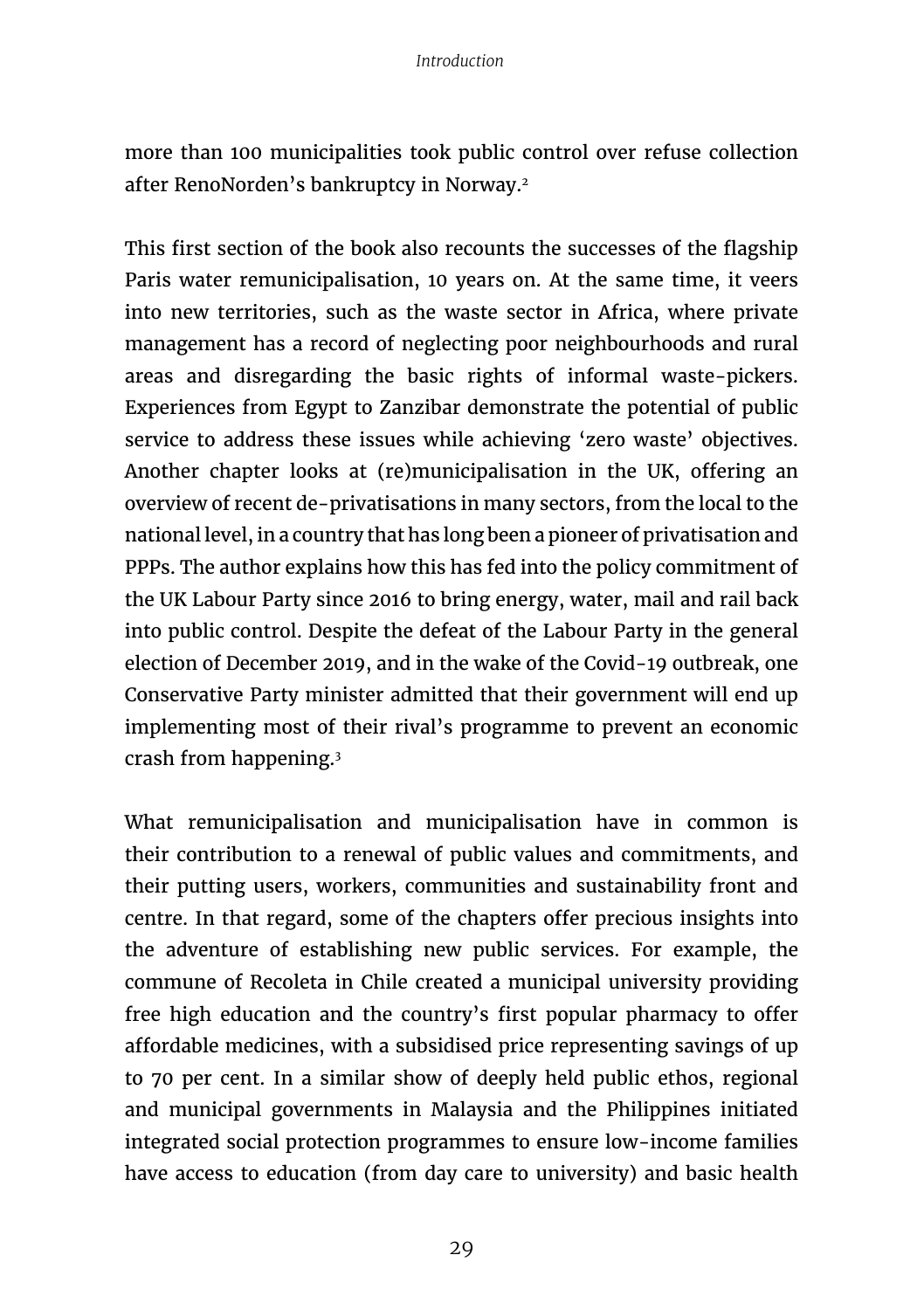care. In a high-income country context, there is the story of at least 141 new public telecommunication services that were created recently in the US to improve access to and democratic control of broadband Internet, delivering jobs, improving the quality of life and stimulating economic activity.

Part 2 entitled 'From (re)municipalisation to democratic public ownership' looks at key remunicipalisation actors, cross-cutting issues and partnership strategies, all with a focus on enhancing democratic control. It tells of how corporations have responded to remunicipalisation in the French water sector, by trying to dismiss it, undermine it, and finally undercut it by offering steep price cuts that will impact the quality of public services in many cities. This price dumping tactic is undermining the public sector elsewhere and local authorities should avoid this trap; instead, service quality for all and long-term sustainability should be prioritised. Another chapter examines the challenges of ownership transition for workers globally, shedding light on the growing union experience in this field, drawing lessons learned and identifying critical factors for success. This section also emphasises the importance and potential of collaboration between public enterprises for knowledge creation and sharing as public-public partnerships. Finally, a few chapters explore what democratic public ownership looks like. There are experiences such as that of Terrassa, in Spain, where co-management and co-ownership of water is being put in place; or initiatives at both the local and national level to achieve a transition to de-carbonised energy systems; or efforts at integrating workers' and citizens' knowledge for democratic public management.

All of these topics were at the centre of discussions at the international conference 'The Future is Public: Democratic Ownership of the Economy' held in December 2019 in Amsterdam. The conference was co-organised by the sponsors of this book (17 organisations that have been working together on remunicipalisation research and advocacy) in collaboration

30